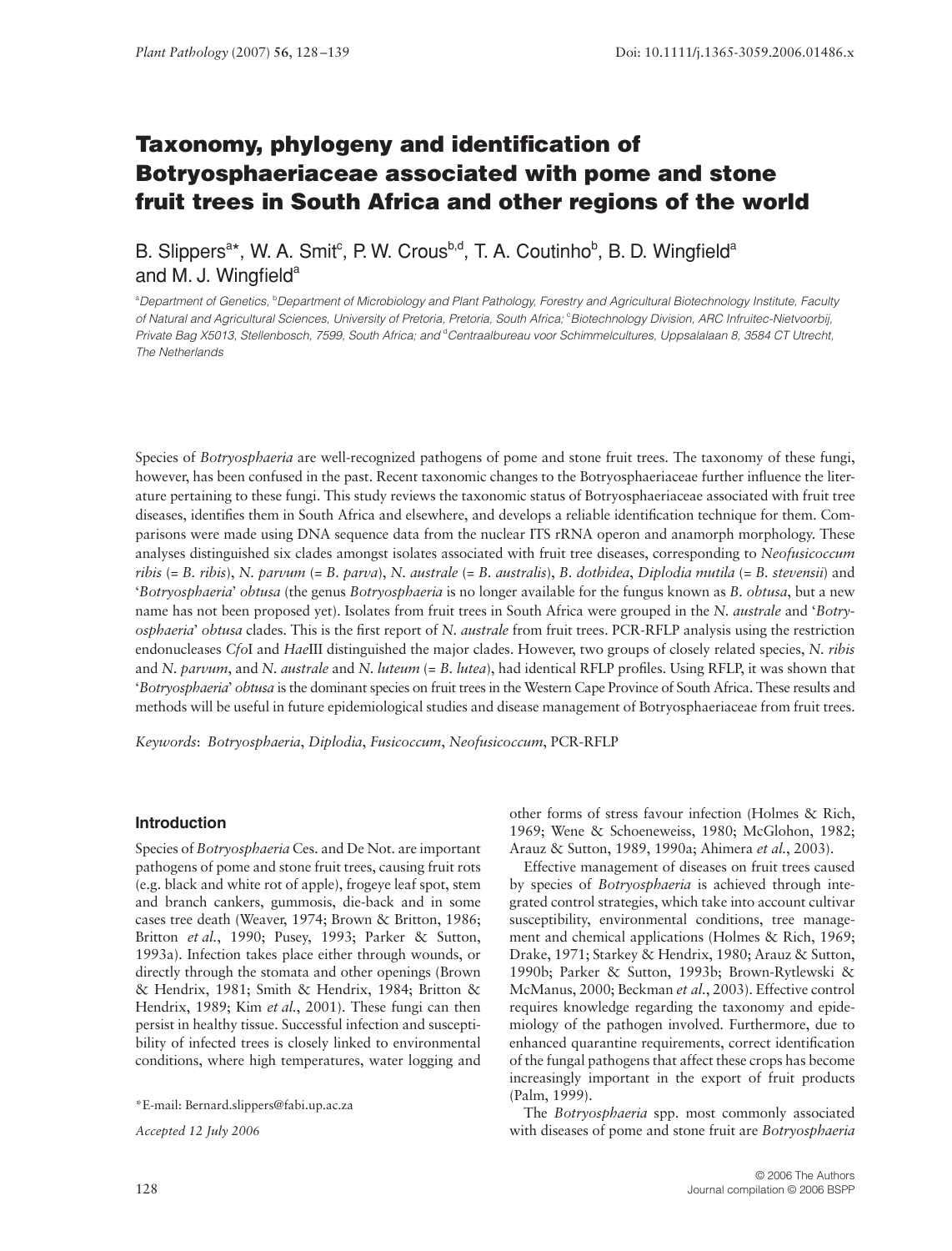*dothidea* (Moug.: Fr.) Ces. and De Not., *B. obtusa* (Schwein.) Shoemaker and *B. stevensii* Shoemaker (Shoemaker, 1964; Laundon, 1973; Sutton, 1980; Brown & Britton, 1986; Proffer & Jones, 1989; Britton *et al.*, 1990; Pusey, 1993; Brown-Rytlewski & McManus, 2000). Although the teleomorph names are preferably used, the anamorph fruiting structures of these fungi are frequently encountered and play an important role in their identification. These anamorphs are *Fusicoccum aesculi* Corda, a *Diplodia* sp. (also reported as a *Sphaeropsis* sp.) and *D. mutila* (Fr.) Mont., respectively. Despite considerable research on the *Botryosphaeria* spp. on fruit trees, the taxonomy of these fungi is incomplete and often confused (Brown & Britton, 1986; Ogata *et al.*, 2000).

Some *Botryosphaeria* spp. reported on pome and stone fruit trees are less well known as pathogens of these trees. *Botryosphaeria parva* Pennycook and Samuels (anamorph = *F. parvum* Pennycook and Samuels) and *B. lutea* A.J.L. Phillips (first reported as its anamorph = *F. luteum* Pennycook and Samuels) were initially described from kiwifruit, poplar and apple in New Zealand and later from vines in Portugal (Pennycook & Samuels, 1985; Phillips *et al.*, 2002). There have been no other reports of their occurrence or influence on pome and stone fruit trees. *Botryosphaeria rhodina* (Berk. and M.A. Curtis) Arx (anamorph = *Lasiodiplodia theobromae* (Pat.) Griffiths and Maubl.) has been associated with peach tree gummosis, but is less frequently isolated from these symptoms than *B. dothidea* and *B. obtusa* (Brown & Britton, 1986; Britton *et al.*, 1990; Pusey, 1993). Recently, an apparently emerging disease, caused by *Sphaeropsis pyriputrescens* Xiao and Rogers, was described from rotting pears in Washington state, USA (Xiao & Rogers, 2004).

Problems in distinguishing *Botryosphaeria* spp. from each other arise from the overlapping morphological characteristics for many species (Von Arx & Müller, 1954; Shoemaker, 1964). Recent studies, however, using both morphological characteristics and molecular data, have clearly defined species within the genus (Jacobs & Rehner, 1998; Denman *et al.*, 2000; Smith & Stanosz, 2001; Zhou & Stanosz, 2001; Phillips *et al.*, 2002; Slippers *et al.*, 2004a). Isolates previously classified as *B. dothidea* (*sensu* von Arx & Müller, 1954) have been shown to represent three taxa (Jacobs & Rehner, 1998; Smith & Stanosz, 2001; Slippers *et al.*, 2004a). These include *B. dothidea*, *B. parva* and *B. ribis*. Similarly, isolates previously identified as *B. obtusa*, *B. stevensii* and *B. quercuum* do not always conform to groups identified based on sequence data (Zhou & Stanosz, 2001; Alves *et al.*, 2004).

A recent phylogenetic study separated multiple lineages within the Botryosphaeriaceae, and described several new genera to represent these lineages (Crous *et al.*, 2006). The taxonomic changes suggested included a number of name changes for fungi mentioned above, associated with pome and stone fruit and tree diseases. The genus *Botryosphaeria* is restricted to *B. dothidea* and closely related species. Crous *et al.* (2006) described the genus *Neofusicoccum* Crous, Slippers and A.J.L. Phillips to accommodate

*Plant Pathology* (2007) **56**, 128 –139

Botryosphaeriaceae with *Fusicoccum*-like anamorphs, such as *N. ribis* **(**Slippers, Crous and M.J. Wingf.) Crous, Slippers and A.J.L. Phillips (= *B. ribis* Grossenb. and Dugg. teleomorph and *F. ribis* Slippers, Crous and M.J. Wingf.) and others. A single generic name was provided for the latter genus, accommodating the holomorph concept. Botryosphaeriaceae with *Diplodia*-like anamorphs, will still be accommodated in the genus *Diplodia*, but the teleomorph name, *Botryosphaeria*, is no longer available for them. For example, *B. obtusa* and *B. stevensii* will formally only be known by their *Diplodia* anamorphs. For ease of reference, the traditional names are still used where no new names are available, but then in inverted commas (e.g. '*Botryosphaeria*' *obtusa*).

*Botryosphaeria dothidea* and '*Botryosphaeria*' *obtusa* have both been recorded on pome and stone fruit and trees in South Africa (Combrink *et al.*, 1984; Crous *et al.*, 2000), but confusion regarding the overall taxonomy of *Botryosphaeria* has reduced the value of these reports. The aim of this study was to determine the identity of species of *Botryosphaeria* from pome and stone fruit trees in South Africa, using DNA-based techniques and morphological characteristics. Species of *Botryosphaeria* occurring on fruit trees in other parts of the world were also compared with the South African isolates and an efficient molecular identification protocol was devised for all of these fungi.

#### **Materials and methods**

#### **Isolates and morphology**

A total of 50 isolates, mainly from diseased pome and stone fruit trees in South Africa, were used in this study (Table 1). Of these, 22 isolates were from apple (*Malus domestica*), nine from pear (*Pyrus communis*), five from peach (*Prunus persica*), 10 from plum (*Prunus domestica*) and four from other hosts in the Western Cape Province. Isolates were obtained from diseased material between 1995 and 1999 by the second author and are representative of *Botryosphaeria*-like fungi from diseases associated with pome and stone fruit in the Western Cape Province, which is the primary deciduous fruit production area of South Africa.

The conidial morphology of the isolates from South Africa was studied using a light microscope, and an Axiocam digital camera and accompanying software (Zeiss). To induce sporulation, isolates were grown at 25°C on water agar (WA) (2% Biolab agar) to which sterilized pine needles had been added as a substrate. Spores were mounted in clear lactophenol and spore length, width, wall texture, shape and colour of the spores recorded. Cultures were maintained on malt and yeast extract agar (MYA) (2% malt extract, 0·2% yeast extract and 2% agar; Biolab) at 25°C and stored on this medium at 4°C. All isolates used in this study are maintained in the culture collection (CMW) of the Forestry and Agricultural Biotechnology Institute (FABI), University of Pretoria, South Africa. Representative strains have also been deposited in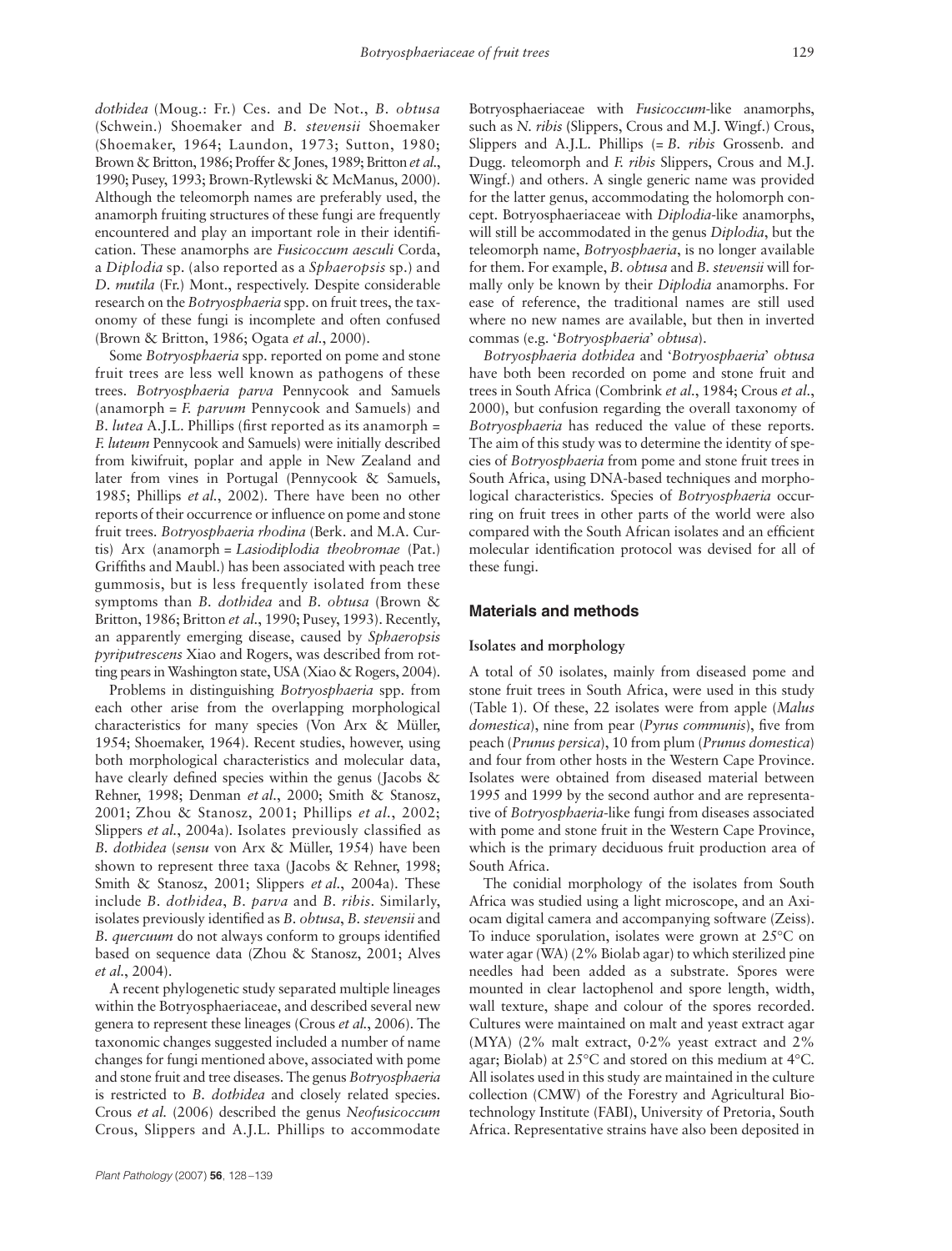| CMW no. <sup>a</sup> | BO no. <sup>b</sup> | Host                                | Location                     | Date isolated              |  |
|----------------------|---------------------|-------------------------------------|------------------------------|----------------------------|--|
| 242                  | $\mathbf 5$         | Malus domestica (apple)             | Bethlehem                    | 9/97                       |  |
| 258                  | 27                  | $\epsilon$                          | Koue Bokkeveld               | $\alpha$                   |  |
| 308                  | 29                  | $\alpha$                            | Vyeboom                      | 1/97                       |  |
| 324                  | 41                  | ċ.                                  | Vyeboom                      | $\mathfrak{c}$             |  |
| 370                  | 31                  | Ġ.                                  | Ceres                        | 96                         |  |
| 388                  | 35                  | $\alpha$                            | Grabouw                      | $\alpha$                   |  |
| 427                  | 43                  | s s                                 | $\alpha$                     | $\alpha$                   |  |
| 432                  | 45                  | Ġ.                                  | ä.                           | $\alpha$                   |  |
| 442                  | 152                 | ä                                   | ä.                           | $\mathfrak{c}$             |  |
| 443                  | 53                  | s s                                 | Stellenbosch                 | 96                         |  |
| 447                  | 65                  | Ġ.                                  |                              | 11/95                      |  |
| 474                  | 69                  | ¢¢                                  | Elgin                        | 96                         |  |
| 509                  | 123                 | Ġ.                                  | $\mathfrak{c}$               | $\mathfrak{c}\mathfrak{c}$ |  |
| 568                  | 80                  | s s                                 | Ceres                        | 1/98                       |  |
| 586                  | 83                  | Ġ.                                  | Elgin                        | 2/98                       |  |
| 588                  | 101                 | s s                                 | Vyeboom                      | 9/98                       |  |
| 612                  | 137                 | ā                                   | Koue Bokkeveld               | 5/99                       |  |
| 660                  | 143                 | $\epsilon$                          | Misgund                      | 85                         |  |
| 681                  | 147                 | s s                                 | Ceres                        | 9/97                       |  |
| 689                  | 155                 | Ġ.                                  | Grabouw                      | 11/97                      |  |
| 893                  | 160                 | ċ,                                  | Joubertinia                  | 97                         |  |
| 913                  | 227                 | a                                   | Krakeelrivier                | 5/99                       |  |
| 915                  | 24                  | Pyrus communis (pear)               | Villiersdorp                 | 9/96                       |  |
|                      | 47                  | ı,                                  | Grabouw                      | 4/97                       |  |
| 916                  |                     | ä                                   |                              |                            |  |
| 918                  | 55<br>71            | s s                                 | Villiersdorp<br>Stellenbosch | 9/96<br>96                 |  |
| 933                  | 76                  | έ£,                                 |                              | 1/98                       |  |
| 980                  |                     | s s                                 | Hermanus<br>ò.               | $\epsilon$ $\epsilon$      |  |
| 986                  | 85<br>88            | ä                                   | Tulbach                      |                            |  |
| 1030                 |                     | $\alpha$                            |                              | 6/98                       |  |
| 1049                 | 90                  | $\alpha$                            | Hamlet                       | 9/98                       |  |
| 1050                 | 149                 |                                     | Koue Bokkeveld               | 11/97                      |  |
| 1066                 | 22                  | Prunus persica (peach)<br>Ġ,        | Robertson<br>$\alpha$        | 9/96<br>$\alpha$           |  |
| 1069                 | 145                 | $\alpha$                            |                              |                            |  |
| 1078                 | 111                 | $\Omega$                            | Joubertinia                  | 10/98                      |  |
| 1084                 | 134                 | $\alpha$                            | Bien Donné                   | 5/99                       |  |
| 1085                 | 141                 |                                     | Ceres                        | 1/97                       |  |
| 1086                 | 19                  | Prunus domestica (plum)<br>$\alpha$ | Klapmuts                     | 9/97                       |  |
| 1087                 | 25                  | Ġ.                                  | Stellenbosch                 | 96                         |  |
| 1088                 | 33                  | s s                                 | Villiersdorp<br>ò.           | 10/98                      |  |
| 1126                 | 142                 | ċ.                                  |                              | $\alpha$                   |  |
| 1133                 | 37                  | $\epsilon$                          | Klapmuts                     | 96                         |  |
| 1143                 | 39                  |                                     | Franschhoek                  | 95                         |  |
| 1148                 | 57                  | έ£,                                 | Grabouw                      | 2/97                       |  |
| 1149                 | 63                  | $\mathfrak{c}\,\mathfrak{c}$        | Elgin                        | 96                         |  |
| 1154                 | 105                 | a                                   | Dennesig                     | 9/98                       |  |
| 1159                 | 108                 | a                                   | Swellendam                   | 10/98                      |  |
| 1162                 | 59                  | Prunus sp. (stone fruit)            | Stellenbosch                 | 96                         |  |
| 1175                 | 73                  |                                     | N/a                          | 97                         |  |
| 1179                 | 75                  | Populus sp.                         | Ceres                        | 1/98                       |  |
| 1187                 | 86                  | Prunus dulcis (almond)              | Hermanus                     | 6/98                       |  |

Table 1 Isolates of Botryosphaeriaceae from pome and stone fruit trees, and other hosts, from the Cape Province, South Africa that were used in this study

<sup>a</sup>Culture collection of the Forestry and Agricultural Biotechnology Institute, University of Pretoria, Pretoria, South Africa. Isolates shown in boldface type are *N. australe*. All other isolates represent '*Botryosphaeria*' *obtusa.*

b Botryosphaeriaceae culture collection of WA Smit, ARC Infruitec-Nietvoorbij, Stellenbosch, South Africa.

the National Collection of Fungi (PREM) and the Centraalbureau voor Schimmelcultures, Utrecht, the Netherlands.

In order to test for a possible link between '*Botryosphaeria*' *obtusa* and the anamorph name, *D. malorum* Fuckel, type specimens (two samples both marked as type #1706) of the latter taxon were obtained from the Conservatoire et Jardin Botaniques de la Ville de Genève, Genève, Switzerland (G). Conidia from these specimens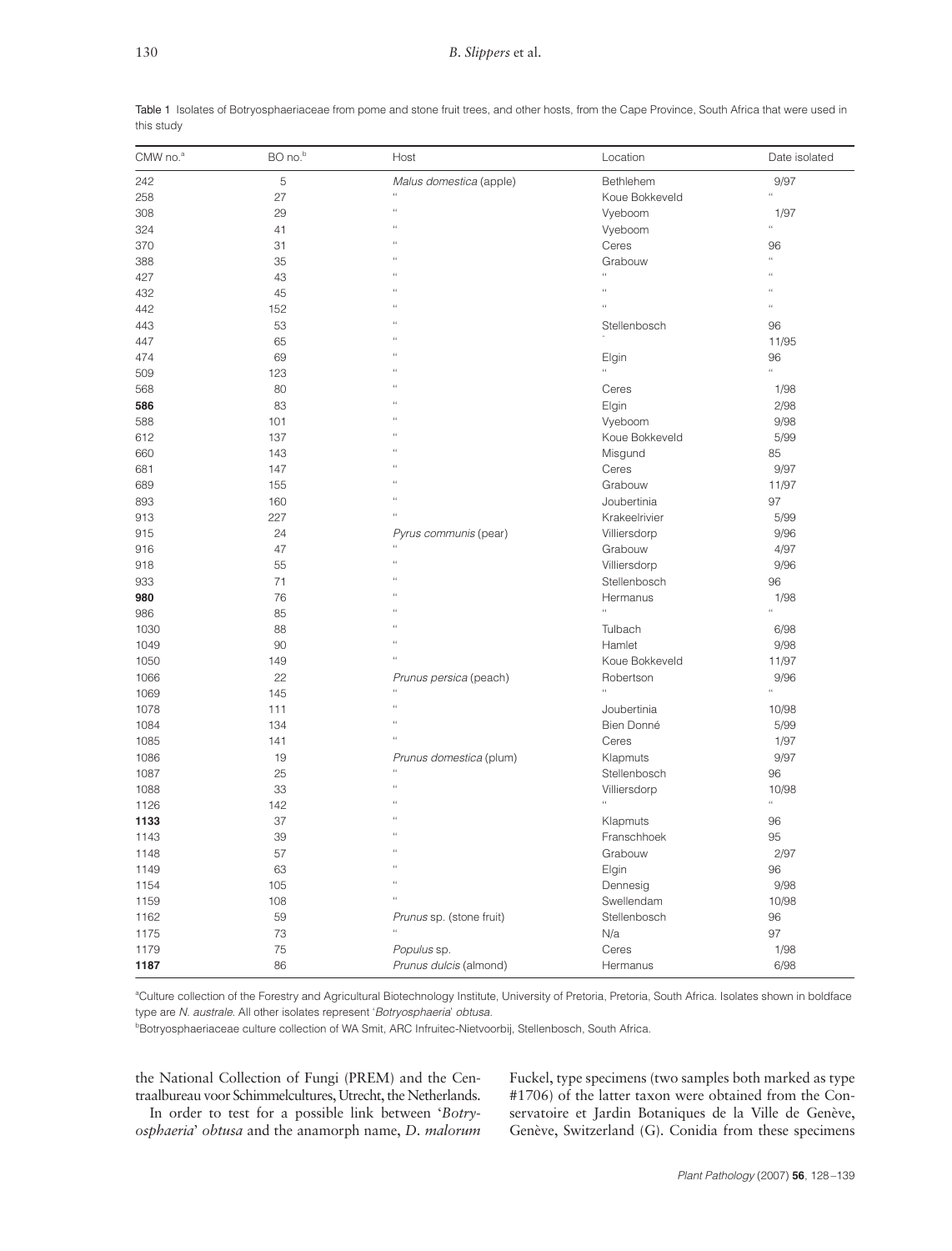were studied using the same equipment and techniques, described above.

# **DNA isolation and amplification**

A modified version of the method of Raeder & Broda (1985) (as described in Slippers *et al.* (2004a)) was used to isolate DNA from the fungi. The primers ITS1 and ITS4 (White *et al.*, 1990) were used to amplify the ITS rDNA region, which included the 3′ end of the 16S (small subunit) rRNA gene, the first internal transcribed spacer (ITS1), the complete 5·8S rRNA gene, the second ITS (ITS2) and the 5′ end of the 26S (large subunit) rRNA gene. The PCR reaction mixtures and reaction conditions were the same as those described by Slippers *et al.* (2004a). PCR products were run on 1% agarose gels, stained with ethidium bromide and visualized under UV illumination. Size estimates were made against a 100 bp or λ standard size markers.

#### **DNA sequencing and analysis**

Eleven of the 50 isolates from the Western Cape Province of South Africa, representing the different hosts and conidial types encountered, were selected for sequencing (Table 2). PCR products were cleaned using High Pure PCR Product Purification Kit (Roche Molecular Biochemicals). Both strands of the amplicons were sequenced using the primers ITS1 and ITS4. Reactions were performed using the ABI PRISM Big Dye Terminator Cycle Sequencing Ready Reaction Kit (Perkin-Elmer Applied BioSystems) as recommended by the manufacturer and run on an ABI PRISM 377 Autosequencer (Perkin-Elmer Applied BioSystems).

Sequence data were analysed using Sequence Navigator version 1·0·1™ (Perkin Elmer Applied Biosystems) and manually aligned by inserting gaps. Phylogenetic analyses were done using PAUP (Phylogenetic Analysis Using Parsimony) version 4·0b10 (Swofford, 2003). Gaps were treated as a fifth character and all characters were unordered and of equal weight, but uninformative characters were excluded. Heuristic searches were done using stepwise (simple) addition and tree bisection and reconstruction (TBR) as branch-swapping algorithm, to find maximum parsimony trees. Branches of zero length were collapsed and all multiple equally parsimonious trees were saved. Branch support was determined using 1000 bootstrap replicates (Felsenstein, 1985).

In order to determine the relationships between the fungi from fruit trees in South Africa and the rest of the world, 32 sequences mainly of Botryosphaeriaceae occurring on fruit and fruit trees in previous studies (Jacobs & Rehner, 1998; Ogata *et al.*, 2000; Zhou & Stanosz, 2001) were obtained from GenBank (Table 2). Sequences of Botryosphaeriaceae commonly encountered on other hosts in South Africa were also included (Table 2). Trees were rooted to *Mycosphaerella africana* Crous and M.J. Wingf. and *Guignardia bidwellii* (Ellis) Viala and Ravaz., which are closely related to the Botryosphaeriaceae ingroup.

# **PCR-RFLP analyses**

ITS sequence data of the different species were used to determine polymorphisms in restriction sites of known restriction endonucleases (RE) (using Webcutter 2·0: [http://rna.lundberg.gu.se/cutter2/\).](http://rna.lundberg.gu.se/cutter2/) These analyses showed that *Cfo*I would distinguish the species of the Botryosphaeriaceae from fruit and other hosts in South Africa. *Cfo*I was thus used to screen all 50 of the isolates collected from the pome and stone fruit trees in the Western Cape region of South Africa (Table 1). Hypothetical restriction maps were also determined from GenBank sequence data for species where DNA was not available. Restriction maps using the RE *Hae*III were developed for species of the Botryosphaeriaceae on fruit outside South Africa that were not distinguishable with *Cfo*I.

## **Results**

### **Isolates and morphology**

Most of the 50 isolates from the Western Cape Province sporulated profusely on WA supplemented with sterilized pine needles. Isolates later identified as *N. australe* (Slippers, Crous and M.J. Wingf.) Crous, Slippers and A.J.L. Phillips (= *B. australis* Slippers, Crous and M.J. Wingf.) produced very few fruiting structures in culture. Based on spore morphology, isolates could be separated into two distinct groups. One group had *Diplodia*-like conidia that were initially hyaline and aseptate, becoming light to dark brown and occasionally 1-septate, with age. These conidia were ovoid and  $20-26 \times 10-12 \mu m$  in size and are characteriztic of the anamorph of *B. obtusa* (Shoemaker, 1964; Table 3, Figs 1–5). The second group had *Fusicoccum*-like conidia that were hyaline, aseptate and fusiform and  $17-25 \times 5-7 \mu$ m in size. These species represent *Neofusicoccum.* Some isolates also produced a yellow pigment in culture and conidia which is characteriztic of *N. australe* and *N. luteum* (Pennycook and Samuels) Crous, Slippers and A.J.L. Phillips (= *B. lutea* Pennycook and Samuels) (Pennycook & Samuels, 1985; Phillips *et al.*, 2002; Slippers *et al.*, 2004c).

Two samples of *D. malorum* marked as '*typus*' from the Fuckel collection (G) were studied. Both samples contained similar material of dried apple fruit containing numerous fruiting structures. Two types of conidia were, however, observed in the two samples (A and B) (Figs 6–7). Conidia from both samples were discoloured and single septate. The walls of conidia from both samples were 0·8–  $1.2 \mu$ m thick, but those from the first sample (A) were smooth, while those from the second sample (B) were rough. Sample A had smaller conidia than those reported for the *Diplodia* sp. associated with '*Botryosphaeria*' *obtusa*, while those of sample B were larger (Table 3, Figs 6–7)*.* The conidia of the first sample (A) also contained depressions that appeared like vacuoles in the middle of each cell. This feature is probably due to the age and dehydrated state of these conidia. From the above data it appeared that two *Diplodia* species possibly co-occur on these samples.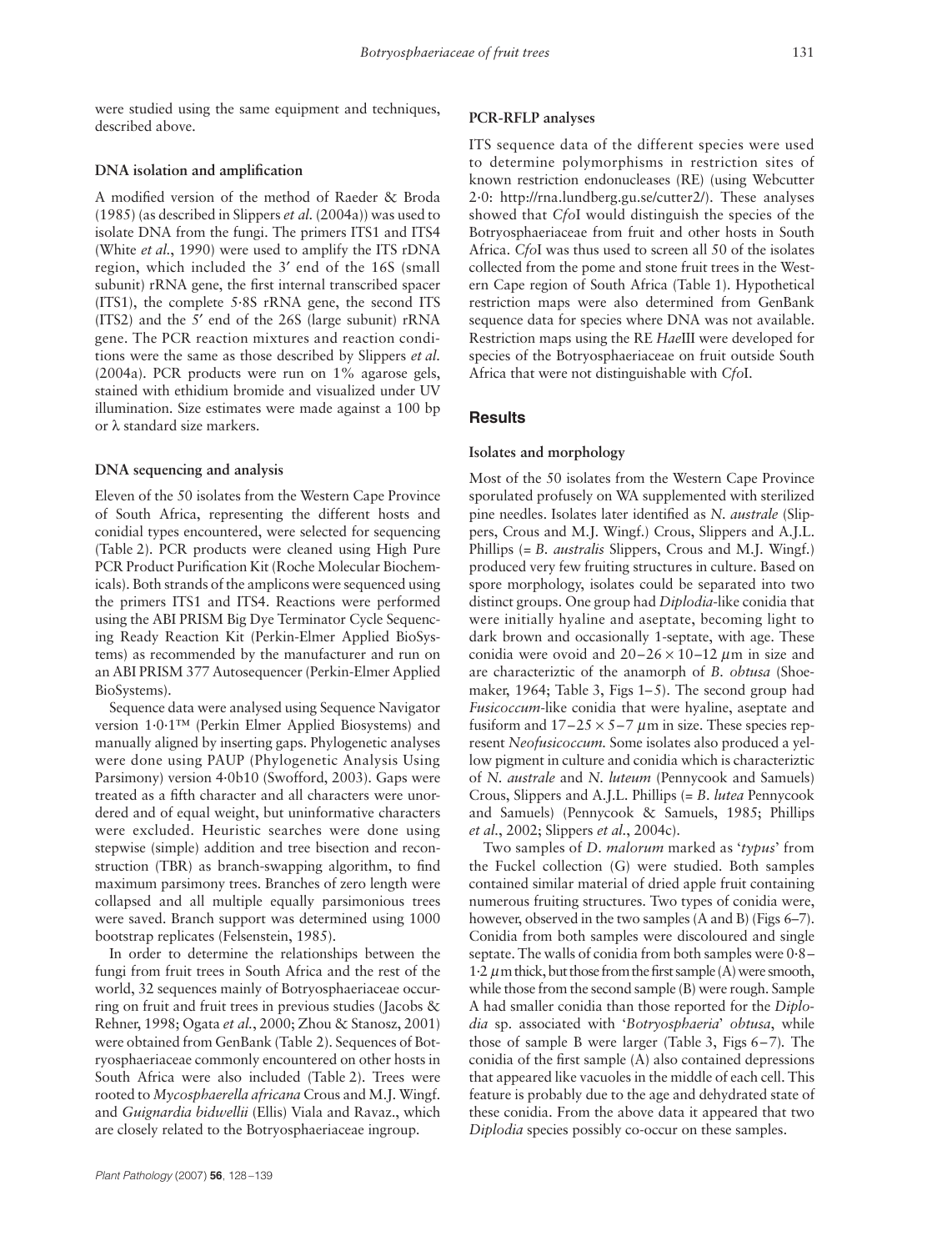|  | Table 2 Isolates considered in the phylogenetic study |
|--|-------------------------------------------------------|
|--|-------------------------------------------------------|

| Culture no. <sup>a</sup>           | Other no. <sup>a</sup>        | Identity <sup>b</sup>      | Host                                     | Location                    | Collector                   | GenBank <sup>c</sup> |
|------------------------------------|-------------------------------|----------------------------|------------------------------------------|-----------------------------|-----------------------------|----------------------|
| <b>CMW 7772</b>                    | CBS 115475                    | Neofusicoccum ribis        | Ribes sp.                                | New York, USA               | <b>B Slippers/G Hudler</b>  | AY236935             |
| CMW 7054                           | CBS 121.26                    | N. ribis                   | Ribes rubrum                             | New York, USA               | <b>NE Stevens</b>           | AF241177             |
|                                    | KJ 93.42                      | N. ribis/N. parvum         | Malus sp. (apple)                        | Washington DC, USA          | KA Jacobs                   | AF027741             |
| <b>CMW 994</b>                     | ATCC 58189                    | N. parvum                  | M. sylvestris (apple)                    | New Zealand                 | <b>GJ</b> Samuels           | AF243395             |
| CMW 9078                           | <b>ICMP 7925</b>              | N. parvum                  | Actinidia deliciosa (kiwifruit)          | New Zealand                 | <b>SR Pennycook</b>         | AY236940             |
| <b>BOT 25</b>                      |                               | N. parvum                  | Eucalyptus grandis                       | Swaziland                   | H Smith                     | AF283679             |
|                                    | TO 67                         | N. parvum                  | Vitis sp. (grapevine)                    | Okayama Pref., Japan        | H Nasu                      | AB034815             |
|                                    | <b>TO 74</b>                  | N. parvum                  | Pyrus communis (pear)                    | Tokushima Pref., Japan      | H Yamatao                   | AB034818             |
|                                    | <b>TO 76</b>                  | N. parvum                  | P. communis (pear)                       | Tokushima Pref., Japan      | T Ogata                     | AB034819             |
|                                    | <b>TO 77</b>                  | N. parvum                  | A. deliciosa (kiwifruit)                 | Tokushima Pref., Japan      | H Yamato                    | AB034820             |
|                                    | <b>TO 78</b>                  | N. parvum                  | Diospyrus kaki (persimmon)               | Tokushima Pref., Japan      | H Yamato                    | AB034821             |
| CMW 992/3                          | KJ93-52                       | N. luteum                  | A. deliciosa (kiwifruit)                 | New Zealand                 | <b>GJ Samuels</b>           | AF027745             |
| CMW 10309 CAP002                   |                               | N. luteum                  | Vitis vinifera (grape)                   | Portugal                    | <b>AJL Phillips</b>         | AY339258             |
| CMW 9072                           |                               | N. australe                | Acacia sp.                               | Melbourne, Australia        | J Roux/D Guest              | AY339260             |
| CMW 6837                           |                               | N. australe                | Acacia sp.                               | Batemans Bay, Australia     | MJ Wingfield                | AY339262             |
| <b>CMW 586</b>                     | <b>BO83</b>                   | N. australe                | M. domestica (apple)                     | Elgin, SA                   | <b>WA Smit</b>              | DQ836719             |
| <b>CMW 980</b>                     | <b>BO76</b>                   | N. australe                | P. communis (pear)                       | Hermanus, SA                | WA Smit                     | DQ836717             |
| <b>CMW 1133</b>                    | <b>BO37</b>                   | N. australe                | Prunus salicina (plum)                   | Klapmuts, SA                | <b>WA Smit</b>              | DQ836716             |
| <b>CMW 1187</b>                    | <b>BO86</b>                   | N. australe                | Prunus dulcis (almond)                   | Hermanus, SA                | <b>WA Smit</b>              | DQ836718             |
|                                    | TO 1                          | B. dothidea                | Malus sp. (apple)                        | Fukusima Pref., Japan       | S Hayashi                   | AB034808             |
|                                    | <b>TO 12</b>                  | B. dothidea                | Prunus persica (peach)                   | Fukusima Pref., Japan       | S Kanematsu                 | AB034809             |
|                                    | TO 29                         | B. dothidea                | P. communis (pear)                       | Nagasaki Pref., Japan       | T Ogata                     | AB034810             |
|                                    | <b>TO 41</b>                  | B. dothidea                | P. communis (pear)                       | Nagano Pref., Japan         | T Ogata                     | AB034813             |
|                                    | TO 66                         | B. dothidea                | Vitis sp. (grapevine)                    | Okayama Pref., Japan        | H Nasu                      | AB034814             |
|                                    | <b>TO 72</b>                  | B. dothidea                | P. persica (peach)                       | Fukushima Pref., Japan      | T Ogata                     | AB034816             |
|                                    | <b>TO 73</b>                  | B. dothidea                | P. communis (pear)                       | Tokushima Pref., Japan      | H Yamato                    | AB034817             |
|                                    | <b>TO 81</b>                  | B. dothidea                | Malus sp. (apple)                        | <b>USA</b>                  | <b>TB Sutton</b>            | AB034823             |
|                                    | <b>TO 82</b>                  | B. dothidea                | Malus sp. (apple)                        | <b>USA</b>                  | <b>TB Sutton</b>            | AB034811             |
|                                    | KJ94.23                       | B. dothidea                | M. sylvestris (apple)                    | Georgia, USA                | PL Pusey                    | AF027747             |
|                                    | KJ94-26                       | B. dothidea                | Prunus persica (peach)                   | Japan                       | PL Pusey                    | AF027749             |
|                                    | KJ94-27                       | B. dothidea                | P. persica (peach)                       | Georgia, USA                | PL Pusey                    | AF027761             |
|                                    | ZS 97-5                       | B. dothidea                | Malus sp. (apple)                        | Wisconsin, USA              | P McManus                   | AF241173             |
| <b>CMW 8000</b>                    | CBS 115476                    | B. dothidea                | Prunus sp.                               | Crocifisso, Switzerland     | <b>B</b> Slippers           | AY236949             |
|                                    | KJ 93.09                      | D. corticola <sup>3</sup>  | Cercis canadensis                        | Washington DC, USA          | KA Jacobs                   | AF027752             |
|                                    | KJ 93-35                      | D. corticola <sup>3</sup>  | Quercus suber                            | Spain                       | KA Jacobs                   | AF027754             |
|                                    | KJ 93.29                      | D. corticola <sup>3</sup>  | Quercus sp.                              | California, USA             | E Hecht-Poinar              | AF027753             |
|                                    | ZS 94-6                       | D. mutila                  | M. pumila (apple)                        | New Zealand                 | N Tisserat                  | AF243407             |
| <b>CMW 7060</b>                    | CBS 431.82                    | D. mutila                  | Fraxinus excelsior                       | Netherlands                 | HA van der Aa               | AY236955             |
|                                    | ATCC 60259                    | D. mutila                  | M. pumila (apple)                        | Unknown                     | <b>HJ Boesewinkel</b>       | AF243406             |
|                                    | <b>TO 79</b>                  | 'Botryosphaeria' obtusa    | Malus sp. (apple)                        | <b>USA</b>                  | <b>TB Sutton</b>            | AB034822             |
|                                    | <b>TO 80</b>                  | 'B.' obtusa                | Malus sp. (apple)                        | <b>USA</b>                  | <b>TB Sutton</b>            | AB034812             |
| <b>CMW 568</b>                     | <b>BO 80</b>                  | 'B.' obtusa                | Malus sp. (apple)                        | Ceres, SA                   | WA Smit                     | DQ836726             |
| <b>CMW 918</b>                     | <b>BO 55</b>                  | 'B.' obtusa                | P. communis (pear)                       | Villiersdorp, SA            | WA Smit                     | DQ836721             |
| <b>CMW 986</b>                     | <b>BO 85</b>                  | 'B.' obtusa                | P. communis (pear)                       | Hermanus, SA                | <b>WA Smit</b>              | DQ836722             |
| <b>CMW 1050</b>                    | <b>BO 149</b>                 | 'B.' obtusa                | P. communis (pear)                       | Koue Bokkeveld, SA          | <b>WA Smit</b>              | DQ836723             |
| <b>CMW 1069</b>                    | <b>BO 145</b>                 | 'B.' obtusa                | P. persica (peach)<br>P. salicina (plum) | Robertson, SA               | WA Smit<br><b>WA Smit</b>   | DQ836724             |
| <b>CMW 1159</b><br><b>CMW 1179</b> | <b>BO 108</b><br><b>BO 75</b> | 'B.' obtusa<br>'B.' obtusa | Populus sp. (chinese poplar)             | Swellendam, SA<br>Ceres, SA | <b>WA Smit</b>              | DQ836720             |
| CMW 7774                           |                               | 'B.' obtusa                | Ribes sp.                                | New York, USA               | <b>B Slippers/ G Hudler</b> | DQ836725<br>AY236953 |
|                                    | ATCC 60851                    | 'B.' obtusa                | P. persica (peach)                       | Georgia, USA                | <b>KO Britton</b>           | AF243408             |
|                                    | KJ93-56                       | 'B.' obtusa                | Hardwood shrub                           | New York, USA               | <b>GJ</b> Samuels           | AF027759             |
|                                    |                               | Guignardia bidwellii       | Vitis sp.                                | New York, USA               | AB Baudoin                  | AF216533             |
| CMW 4945                           |                               | Mycosphaerella africana    | E. viminalis                             | Stellenbosch, SA            | PW Crous                    | AF 283690            |

a Designation of isolates and culture collections: BO = *Botryosphaeria* collection of WA Smit, ARC Infruitec-Nietvoorbij, South Africa; BOT and CMW = Tree Pathology Co-operative Program, Forestry and Agricultural Biotechnology Institute, University of Pretoria, South Africa; CAP = Culture collection of AJL Phillips, Lisbon, Portugal; CBS = Centraalbureau voor Schimmelcultures, Utrecht, Netherlands; ICMP = International Collection of Microorganisms from Plants, Auckland, New Zealand; KJ = Jacobs & Rehner (1998); ATCC = American Type Culture Collection, Fairfax, VA, USA; TO = Ogata *et al*. (2000); ZS = Zhou & Stanosz (2001). Isolates from South Africa sequenced in this study are in bold.

b Identities as used in this study, following conventions of Crous *et al*. (2006).

c Includes isolates originally identified as *B. obtusa*, *B. stevensii* and *B. quercuum* by Jacobs & Rehner (1998), but redescribed in Alves *et al*. (2004).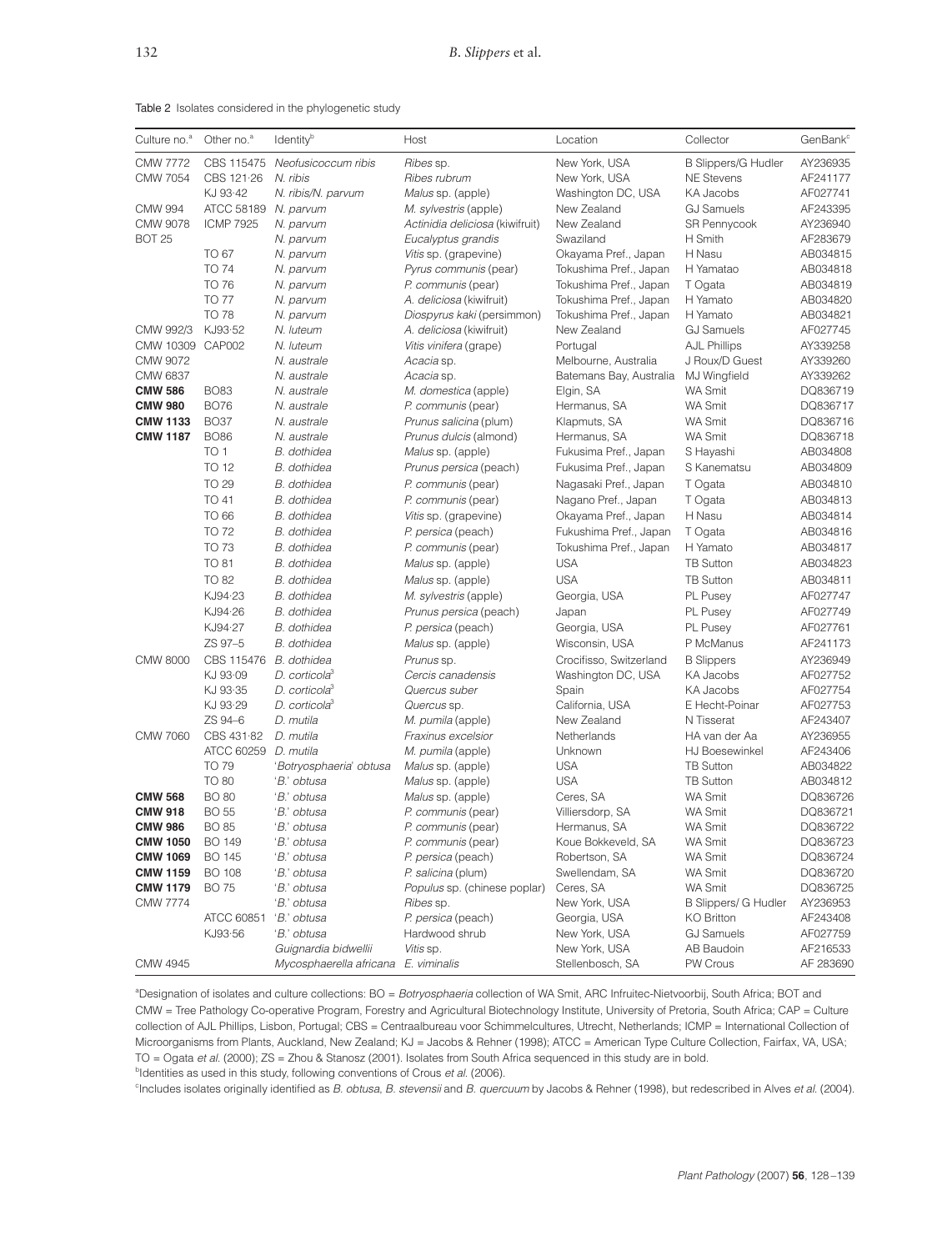Table 3 Conidial measurements of '*Botryosphaeria*' *obtusa* and *D. mutila* that occur together on fruit trees and are sometimes confused (See also Figs 1–7)

| Identity                                 | Culture No.                                 | Conidial measurements <sup>a</sup> $(\mu m)$                                       | ∟/W        | Wall      | Host                                                        | Location                       |
|------------------------------------------|---------------------------------------------|------------------------------------------------------------------------------------|------------|-----------|-------------------------------------------------------------|--------------------------------|
| D. mutila                                | Shoemaker, 1964<br>Alves et al., 2004       | $(20-25-27 \times 10-12(-16))$<br>$(23.5-25.4(-27.4) \times (12.4-13.4(-14.3))$    | 2.3<br>1.9 | $1.5 - 2$ | Fraxinus, Vitis, etc.<br>Fraxinus, Vitis,<br>Malus, Populus | Europe, Canada<br>Europe       |
| Diplodia sp.<br>"Botryosphaeria" obtusa) | This study <sup>b</sup><br>(see Table 1, 2) | $20 - 26 \times 10 - 12$                                                           | 2.2        | $0.5 - 1$ | Malus, Pyrus,<br>Prunus                                     | Cape Province,<br>South Africa |
|                                          | Shoemaker, 1964                             | $22 - 26 \times 10 - 12$                                                           |            | 0.5       | Vitis, Malus, Pyrus,<br>Ribes, etc.                         | Europe, Canada,<br><b>USA</b>  |
| $D.$ malorum $\epsilon$                  | G. 1706(A)<br>G. 1706(B)                    | $(16.5-21(-26) \times (7.5-8.5(-12))$<br>$(21-)27.9(-35.5) \times (9-)11.7(-14.5)$ | 2.5<br>2.4 |           | Malus<br>Malus                                              | Germany<br>Germany             |

a Extreme measurements in brackets are actual ranges. Averages are given between extreme values, and are representative of 15–60 conidia. b Conidia produced *in vitro* as described in materials and methods. Other values are from field-collected samples.

c Measurements from type specimens *D. malorum* (two samples under this name marked as *typus* in herbarium G), which has been linked to '*B. obtusa*' (see text), are also included.



Figures 1– 7 DIC compound-microscope micrographs of some anamorphs of *Botryosphaeria* spp. 1–2: Hyaline, aseptate and pigmented, septate conidia of *D. mutila*. 3–5: Hyaline and pigmented, aseptate conidia, as well as pigmented, 1–2-septate conidia with rough walls of the *Diplodia* anamorph of '*Botryosphaeria*' *obtusa*. 6–7. Dark, septate conidia from herbarium material of *Diplodia malorum*. There were two types of conidia: sample A, shown in Fig. 6 and sample B, shown in Fig. 7 (see text). Bars = 10  $\mu$ m.

# **PCR and phylogenetic analyses**

PCR products of ∼580 bp were obtained for all isolates used in this study, of which ∼520 bp were used for phylogenetic analyses. Of the total dataset (after alignment) of 549 characters, 178 were parsimony-informative. After heuristic searches in PAUP, 343 most parsimonious trees of 328 steps were retained [consistency index (CI) = 0·81; retention index  $(RI) = 0.97$ ;  $g1 = -0.37$ ] (Fig. 8). The overall topology of these trees was identical as the rearrangements were only within the major clades and not between these clades.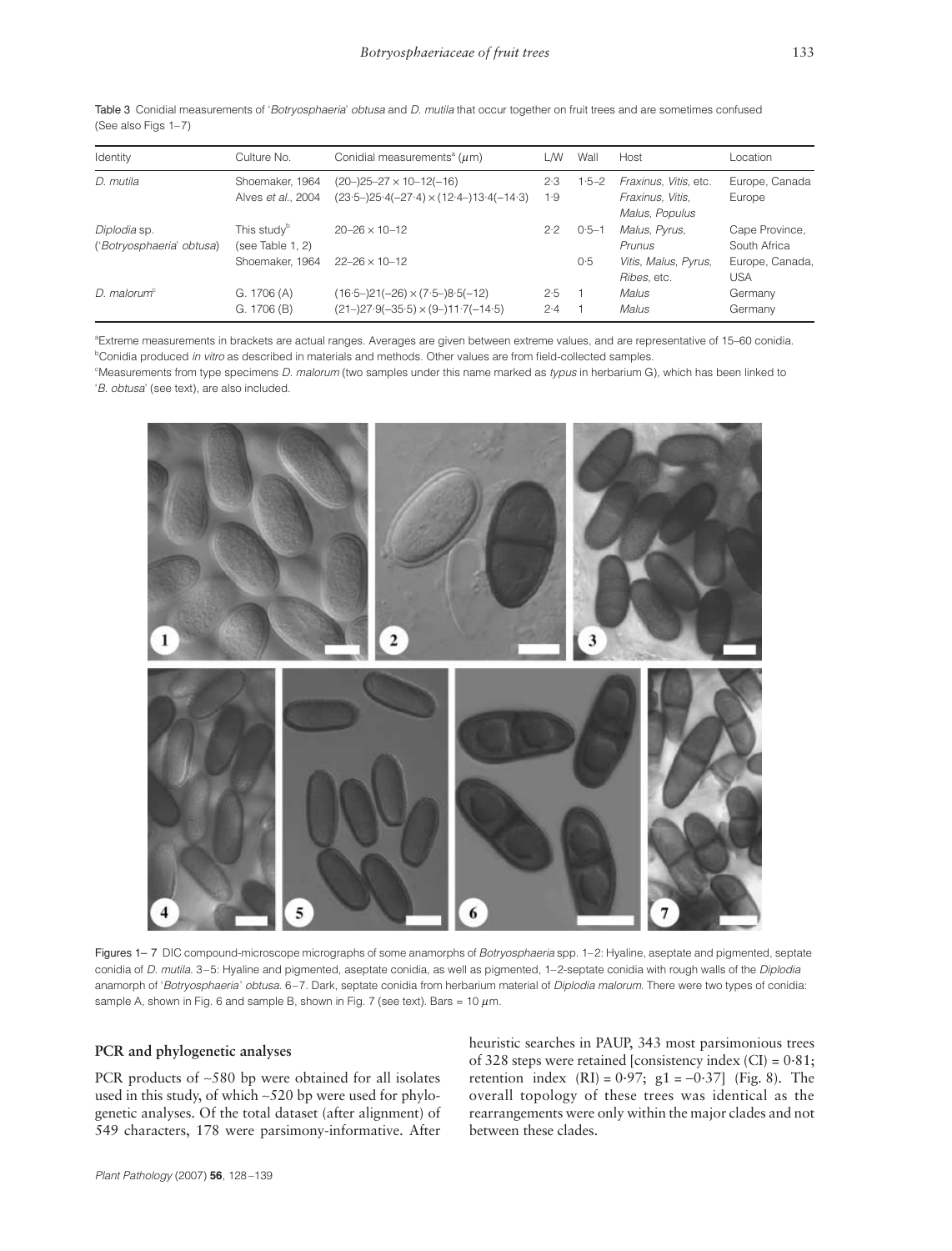

Figure 8 One of 343 most parsimonious trees of Botryosphaeriaceae sequences, mainly from isolates from fruit trees in South Africa, New Zealand, Japan, Spain and the USA, generated with heuristic searches of 549 characters (including gaps) of the ITS1, 5·8S and ITS2 region of the nuclear rRNA operon. Bootstrap values are based on 1000 bootstrap replicates and values greater than 65% are indicated above, below or next to the branches. The trees are rooted to sequences from *Guignardia bidwellii* and *Mycosphaerella africana*. Main clades are identified as I–VIII and isolate numbers are representative of those in Table 2.

The isolates used in the phylogenetic analyses resided in eight clades (I−VIII) (Fig. 8). All the South African isolates from fruit trees used in this study grouped into either clade IV (CMW586 from apple, CMW980 from pear, CMW1133 from plum, CMW1187 from almond) with an ex-type isolate of *N. australe*; or clade VIII (CMW568 from apple, CMW918, CMW986 and CMW1050 from pear, CMW1069 from peach, CMW1159 from plum) which contains isolates of a *Diplodia* sp. (= '*Botryosphaeria*' *obtusa*).

### **PCR RFLP analyses**

Using the RE *Cfo*I, unique banding patterns were obtained for isolates representing most of the major clades in the phylogenetic analyses. Isolates residing in Clade VII [*D. mutila* (= *B. stevensii*)] and clade VIII ['*Botryosphaeria*' *obtusa*] (Figs 9a, 10) could not be identified using this RE. However, isolates in these groups could be distinguished using *Hae*III (Fig. 9b). Only one profile was produced for isolates from clades *N. ribis* (Clade I) and *N. parvum* (Pennycook and Samuels) Crous, Slippers and A.J.L. Phillips (Clade II), and *N. luteum* (Clade III) and *N. australe* (Clade IV), respectively. These species are best distinguished using sequence data and morphology.

All isolates of the *Botryosphaeriacea* from fruit and other hosts in South Africa were screened using this RFLP method. The identity of the isolates that belong to Clade IV and VIII based on sequence data were thus confirmed. The remainder of the 50 isolates screened, all represented the ('*Botryosphaeria*' *obtusa*) (VIII).

# **Discussion**

In this study, the Botryosphaeriaceae from pome and stone fruit trees across the world could be separated into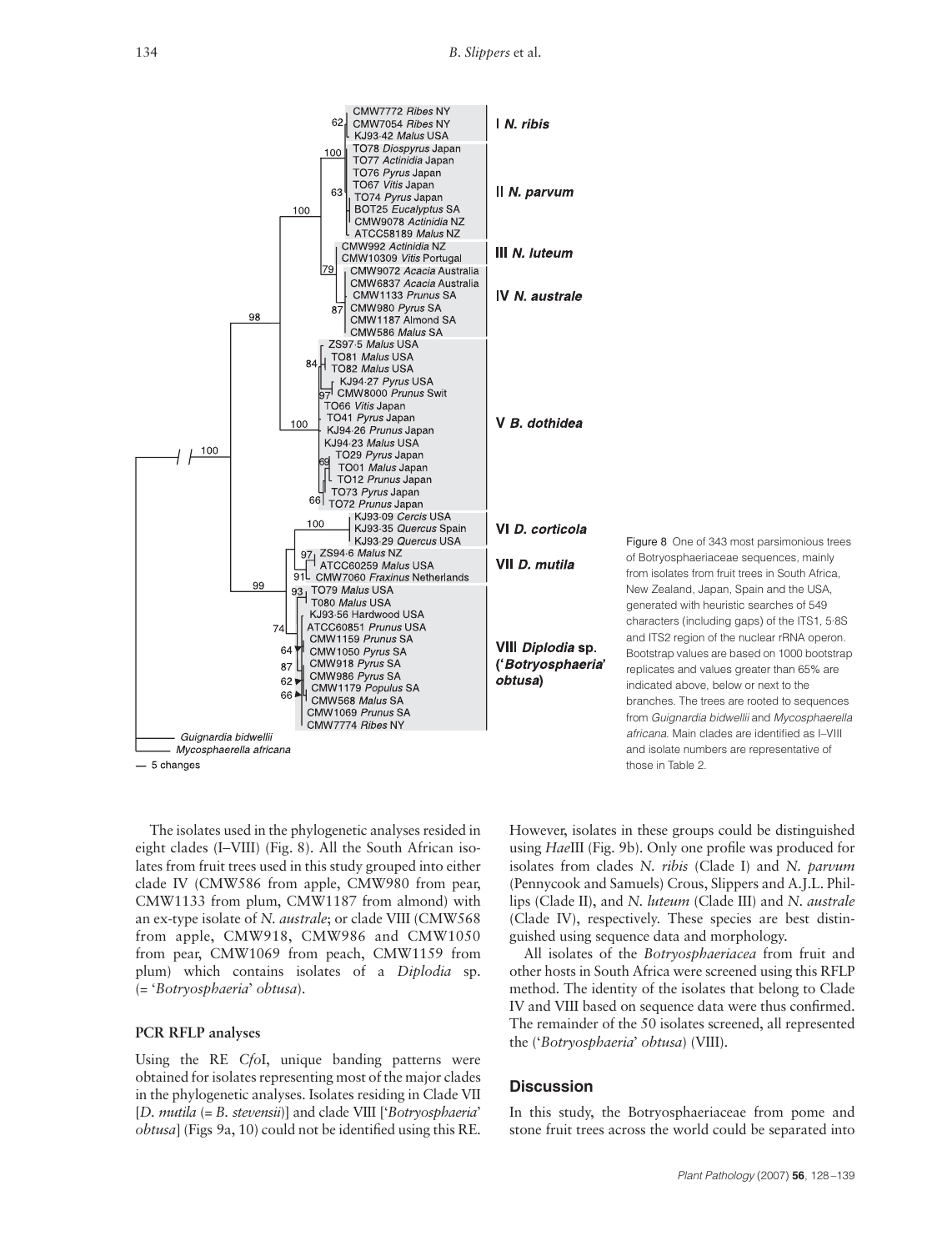(a)  $Cf\mathbf{0}$   $\mathbf{I}$ 



ITS1, 5·8S and ITS2 region of isolates representative of the clades (I–VIII) in the phylogenetic analysis, for RE *Cfo*I (a) and *Hae*III (b). Arrows above the line indicate RE restriction sites, numbers below the line are DNA fragment lengths, and numbers in parentheses at the end of the line represent the total fragment length.

Figure 9 PCR-RFLP fingerprint maps of the

six distinct groups. These included clades for *N. ribis*, *N. parva*, *N. australe*, *B. dothidea*, *D. mutila* and '*Botryosphaeria*' *obtusa.* Isolates from pome and stone fruit trees in South Africa were identified as representing either *N. australe* or '*Botryosphaeria*' *obtusa*. These identifications were supported by ITS-rDNA sequence data, PCR-RFLP analysis and morphological characteristics.

This study represents the first record of *N. australe* (= *B. australis* teleomorph and *F. australis* anamorph) from apple, pear, plum and almond. This species has been recently reported from grapevines in South Africa (Van Niekerk *et al.*, 2004). The fruit trees and vineyards are often planted in close proximity, so this is not totally unexpected. *Neofusicoccum australe* also occurs on native hosts in both South Africa and Australia. It was first described from native *Acacia* spp. in eastern Australia, where it was the only species of the Botryosphaeriaceae present (Slippers *et al.*, 2004c). It is also the dominant Botryosphaeriaceae infecting native *Eucalyptus* in

Western Australia, where it also occurs on grapevines (Burgess *et al.*, 2005; Taylor *et al.*, 2005). In South Africa, *N. australe* occurs on native *Widdringtonia* and *Syzygium* (Slippers *et al.*, 2005; D. Pavlic, unpublished data). *Neofusicoccum australe* was not frequent in this study, with only four representative isolates from a collection of 50 isolates assembled over a 5-year period. This species, therefore, appears to be a foreign pathogen on pome and stone fruit, and currently of minimal importance on this host in South Africa and elsewhere.

No isolates of *N. luteum* (= *B. lutea* teleomorph and *F. luteum* anamorph), which is the sister species of *N. australe*, were found on pome and stone fruit trees in South Africa. This absence is curious, because *N. luteum* has recently been reported from this area on grapevines (Van Niekerk *et al.*, 2004). The fungus was first reported (as *Fusicoccum luteum*) from kiwifruit, apple and pear in New Zealand and thus appears only to affect fruit trees in that region (Pennycook & Samuels, 1985).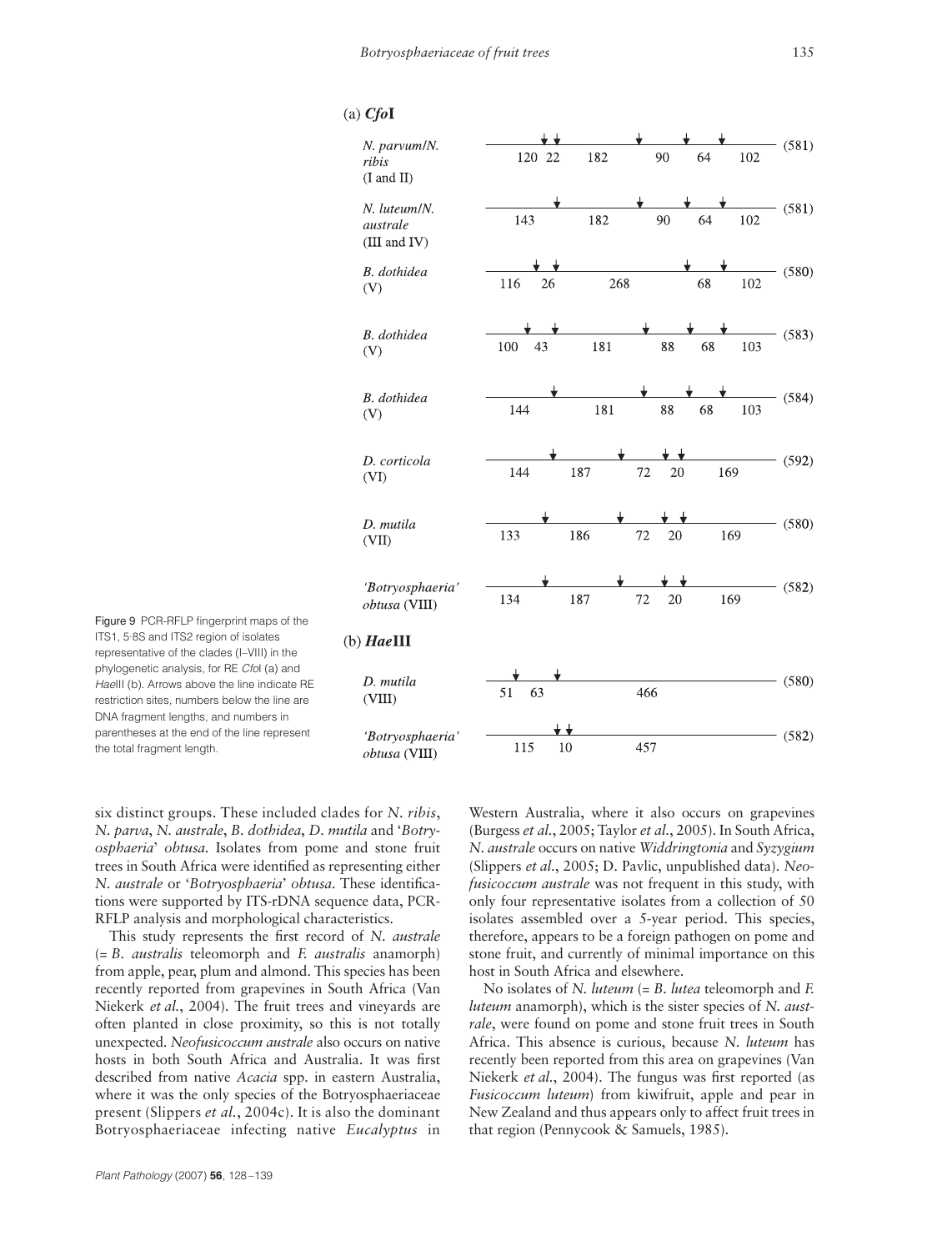

Figure 10 Example of PCR-RFLP fingerprints produced from the ITS1, 5·8S and ITS2 region of *Botryosphaeria* spp. that occur in South Africa, using the RE *CfoI*. Lt = *Lasiodiplodia theobromae*; Np/r = *N. ribis*/*N. parvum* (I or II), Ne = *N. eucalyptorum*; Na/l = *N. luteum*/*N. australe* (III or IV); Bo = '*Botryosphaeria*' *obtusa* (VIII). 100 bp markers (M) are run on either side.

'*Botryosphaeria*' *obtusa* (Clade VII) was the dominant *Botryosphaeria* species isolated from diseased pome and stone fruit trees in this study. Isolates of this species represented over 90% of those collected over a 5-year period in South Africa. The '*Botryosphaeria*' *obtusa* was also the dominant species of this genus found on grapevines in this area (Van Niekerk *et al.*, 2004). While no pathogenicity studies were conducted during this study for this species, Koch's postulates have been demonstrated by others on fruit trees (Britton *et al.*, 1990, Brown-Rytlewski & McManus, 2000). Efforts to control Botryosphaeriaceaeassociated diseases in the area should thus concentrate on this species. The phylogenetic clade representing this species included isolates from many parts of the world, and these findings support those of other studies (Shoemaker, 1964; Laundon, 1973; Sutton, 1980; Brown & Britton, 1986; Proffer & Jones, 1989; Britton *et al.*, 1990; Pusey, 1993; Brown-Rytlewski & McManus, 2000; Ogata *et al.*, 2000) showing that it is one of the most important species of the Botryosphaeriaceae that affect pome and stone fruit trees in all these regions.

'*Botryosphaeria*' *obtusa* has a wide host range. Punithalingam & Waller (1973) listed 34 hosts for this pathogen. In the present study, this *Diplodia* sp. was identified from species of *Malus*, *Populus*, *Prunus*, *Pyrus*, *Ribes* and an unidentified hardwood. It appears that this species has been moved around the world on agricultural hosts.

An appropriate, existing taxon to accommodate the anamorph of '*Botryosphaeria*' *obtusa* could not be determined in this study. Some misconceptions regarding this

fungus, however, do deserve discussion. The anamorph is generally referred to as a species of *Sphaeropsis* or *Diplodia*. The distinction between these two genera is supposedly found in the proliferation of the conidiogenous cells and the time of septation. Denman *et al.* (2000), however, argued that representatives of both *Sphaeropsis* and *Diplodia* have concurrently proliferating conidia and that septation occurs widely and at varying stages among many anamorphs of *Botryosphaeria*, making this character inordinately variable to distinguish groups. Molecular data also support this view. For these reasons the authors consider the anamorph of '*Botryosphaeria*' *obtusa* as a species of *Diplodia* and not *Sphaeropsis*.

The illegitimate name *Sphaeropsis malorum* Peck is sometimes used to described the anamorph of '*Botryosphaeria*' *obtusa* (Shear *et al.*, 1925; Stevens, 1925; Laundon, 1973; Brown-Rytlewski & McManus, 2000). Shoemaker (1964) and Punithalingam & Waller (1973) noted that Peck did not describe the name *S. malorum*, and that the older name, *S. malorum* (Berk.) Berk., is a synonym of *D. mutila.* This name should thus not be used for the anamorph of '*Botryosphaeria*' *obtusa. Diplodia mutila* is regarded as the anamorph of '*B. stevensii*' (Shoemaker, 1964; Alves *et al.*, 2004).

*Diplodia malorum* Fuckel is a more appropriate name for the anamorph of '*Botryosphaeria*' *obtusa* than *S. malorum*. This possibility, however, is rejected based on studies of the type material of *D. malorum* in the present study. *Diplodia malorum* was considered to be the anamorph of *Physalospora cydoniae* Arn., which is now accepted as a synonym of *B. obtusa* (as *P. obtusa*) (Laundon, 1973). Descriptions of *D. malorum* (Saccardo, 1884; Grove, 1937) are indistinguishable from those of the anamorph of *P. cydoniae* (= *Sphaeropsis malorum* Peck) (Stevens, 1925) and *'Botryosphaeria*' *obtusa* (Shoemaker, 1964; Punithalingam & Waller, 1973). The type material of *D. malorum*, however, appears to contain spores of two species of *Diplodia*. The morphology of both these types of conidia differed from the anamorph of '*Botryosphaeria*' *obtusa* in size and wall texture. For the present, it would be most appropriate to use the genus *Diplodia* for the anamorph of '*Botryosphaeria*' *obtusa* and not to allocate a species name to it until further type studies can determine whether another of the >1200 *Diplodia* spp. listed in *Index Fungorum* [\(http://www.indexfungorum.org/\)](http://www.indexfungorum.org/) fits the current concept of the anamorph of '*Botryosphaeria*' *obtusa*.

Two sequences from *Malus* represent *D. mutila* (= *B. stevensii*) (Clade VII), together with an isolate from *Fraxinus.* This taxon is well known from these hosts (Shoemaker, 1964; Laundon, 1973; Sutton, 1980). This species can be confused with the *Diplodia* anamorph of '*Botryosphaeria*' *obtusa*. Both species have been regarded as synonyms of '*B. quercuum*' (von Arx & Müller, 1954) [which is no longer considered a true species of *Botryosphaeria*: see Crous *et al.* (2006)], before being described as separate taxa (Shoemaker, 1964). On fruit trees, '*Botryosphaeria*' *obtusa* and *D. mutila* have also been known as *Physalospora obtusa* (Schwein.) Cooke and *P. mutila*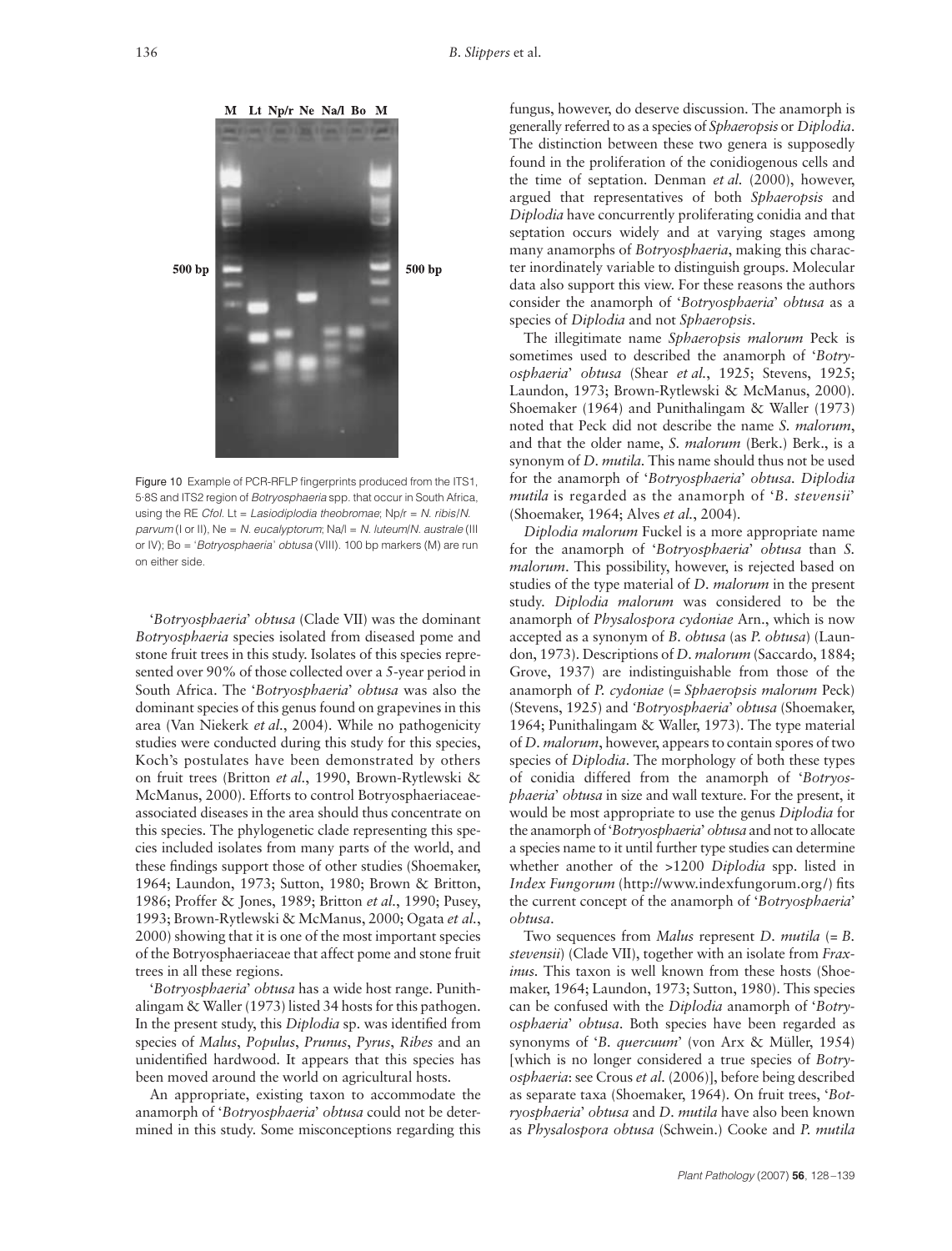Stevens (Laundon, 1973), respectively. The ascospores of these fungi are similar and can easily be mistaken for one another. '*Botryosphaeria*' *quercuum* is, however, not known from *Malus* and *Fraxinus*. *Diplodia mutila* and the *Diplodia* sp. (= *B. obtusa*) are easily distinguished based on conidia. Those of *D. mutila* have thick (1*–*2 µm), glassy walls, and become septate before discoloration. In contrast, the conidia of '*B. obtusa*' have thinner, rough walls, and discolour more commonly than *D. mutila*, and this also occurs before septation.

Three species*, B. dothidea*, *N. ribis* (as *B. ribis*) and *B. mali* Putt. [considered a synonym of *B. dothidea* by Von Arx & Müller (1954)] have previously been reported from pome and stone fruit trees in South Africa (Putterill, 1919; Combrink *et al.*, 1984; Crous *et al.*, 2000). Although none of these taxa was identified in the current study, these previous reports cannot be discounted because isolates representing those species were collected in areas of South African not included in this study. It is also possible that the fungi identified in these previous reports represented either *N. australe*, *N. ribis* or *N. parvum*, because the conidial features reported in the studies above overlap with the morphology of all these last named species (Putterill, 1919; Combrink *et al.*, 1984; Pennycook & Samuels, 1985; Phillips *et al.*, 2002; Slippers *et al.*, 2004a,c).

*Neofusicoccum parvum* (Clade II) and *B. dothidea* (Clade V) are common pathogens of pome and stone fruit trees world-wide. These species have previously both been treated as *B. dothidea* (Denman *et al.*, 2000; Smith & Stanosz, 2001; Zhou & Stanosz, 2001; Slippers *et al.*, 2004a). Sequences from isolates from fruit trees in Japan reside in both groups*.* Only sequences of *B. dothidea* (Clade V), however, were identified from fruit trees in the USA. Based on ITS data from GenBank, one sequence from apple from the USA grouped with *N. ribis* (Clade I). The difference between *N. ribis* (Clade I) and *N. parvum* (Clade II) based on ITS data, however, is inordinately small (Slippers *et al.*, 2004a) and additional data will be required to confirm the identity of isolates residing in ITS Clades I and II. No isolates of *N. parvum* or *B. dothidea*, however, were isolated from South African pome and stone fruit trees during this study.

The name *B. berengeriana* has recently been used for isolates from fruit trees in Asia (Sassa *et al.*, 1998; Ogata *et al.*, 2000; Al-Haq *et al.*, 2002). This name, however, has been reduced to synonymy with *B. dothidea* (Clade V) (Von Arx & Müller, 1954; Slippers *et al.*, 2004a). Isolates from Asia group into both Clade II and Clade V and either represent *N. parvum* or *B. dothidea*.

Sexual structures of Botryosphaeriaceae are rare in the field and often insufficient to provide reliable identifications. Furthermore, isolates made from diseased tissue do not readily produce sexual fruiting bodies in culture. While conidia are better for identification and are more common in the field and in culture, they also overlap between species, making identification difficult for the non-specialist. There is consequently a great need for an efficient means to identify large numbers of isolates of these fungi, reasonably rapidly and reliably. In this study,

it was possible to distinguish the species associated with pome and stone fruits with PCR-RFLP fingerprints generated using two restriction enzymes. Slippers *et al.* (2004b) recently used this same technique to distinguish Botryosphaeriaceae from *Eucalyptus*. Alves *et al.* (2005) used a larger region, including part of the LSU and the ITS regions to develop a PCR-RFLP identification technique to distinguish various Botryosphaeriaceae and permitting resolution between more species (e.g. *N. ribis* and *N. parvum*) than was achieved here. Such PCR-RFLP techniques thus provide quick and reliable identification of Botryosphaeriaceae, especially when dealing with a species from a specific host group (e.g. on fruit trees).

The PCR-RFLP profiling reported here was not without short-comings. Only one profile was produced for *Neofusicoccum ribis* and *N. parvum*, and *N. australe* and *N. luteum*, respectively. Isolates from these clades must be further distinguished using sequence data and conidial morphology (Slippers *et al.*, 2004a,c). There was sequence variation among isolates from Clade II (*N. parvum*), Clade V (*B. dothidea*) and Clade VIII [*Diplodia* sp. (= *B. obtusa*)]. This variation did not influence the RFLP patterns, except in the case of Clade V for which three RFLP patterns were determined. Despite the variation in RFLP patterns of *B. dothidea*, this species could still be distinguished from the other species.

Results of this study have provided various options to resolve previously encountered problems in the identification of species of the Botryosphaeriaceae from pome and stone fruits. It also addresses recent taxonomic changes that have been suggested for these fungi. This will be important where reliable identifications are needed for quarantine purposes and where conflicts arise relating to exports and biosecurity. It should now be possible to easily distinguish species relatively rapidly using RFLP banding patterns. Where more time is available, the species have been sufficiently well characterized to be able to identify them based on conidial characteristics and DNA sequence data. In combination, these approaches will hopefully also facilitate a better understanding of diseases associated with pome and stone fruits.

# **Acknowledgements**

We acknowledge financial support of the National Research Foundation, the Tree Protection Co-operative Programme and the THRIP initiative of the Department of Trade and Industry, South Africa.

#### **References**

- Ahimera N, Driever GF, Michailides TJ, 2003. Relationships among propagule numbers of *Botryosphaeria dothidea*, latent infection, and severity of panicle and shoot blight in Pistachio orchards. *Plant Disease* **87**, 846–53.
- Alves A, Correia A, Luque J, Phillips AJL, 2004. *Botryosphaeria corticola* sp. nov. on Quercus species, with notes and description of *Botryosphaeria stevensii* and its anamorph *Diplodia mutila*. *Mycologia* **96**, 598–613.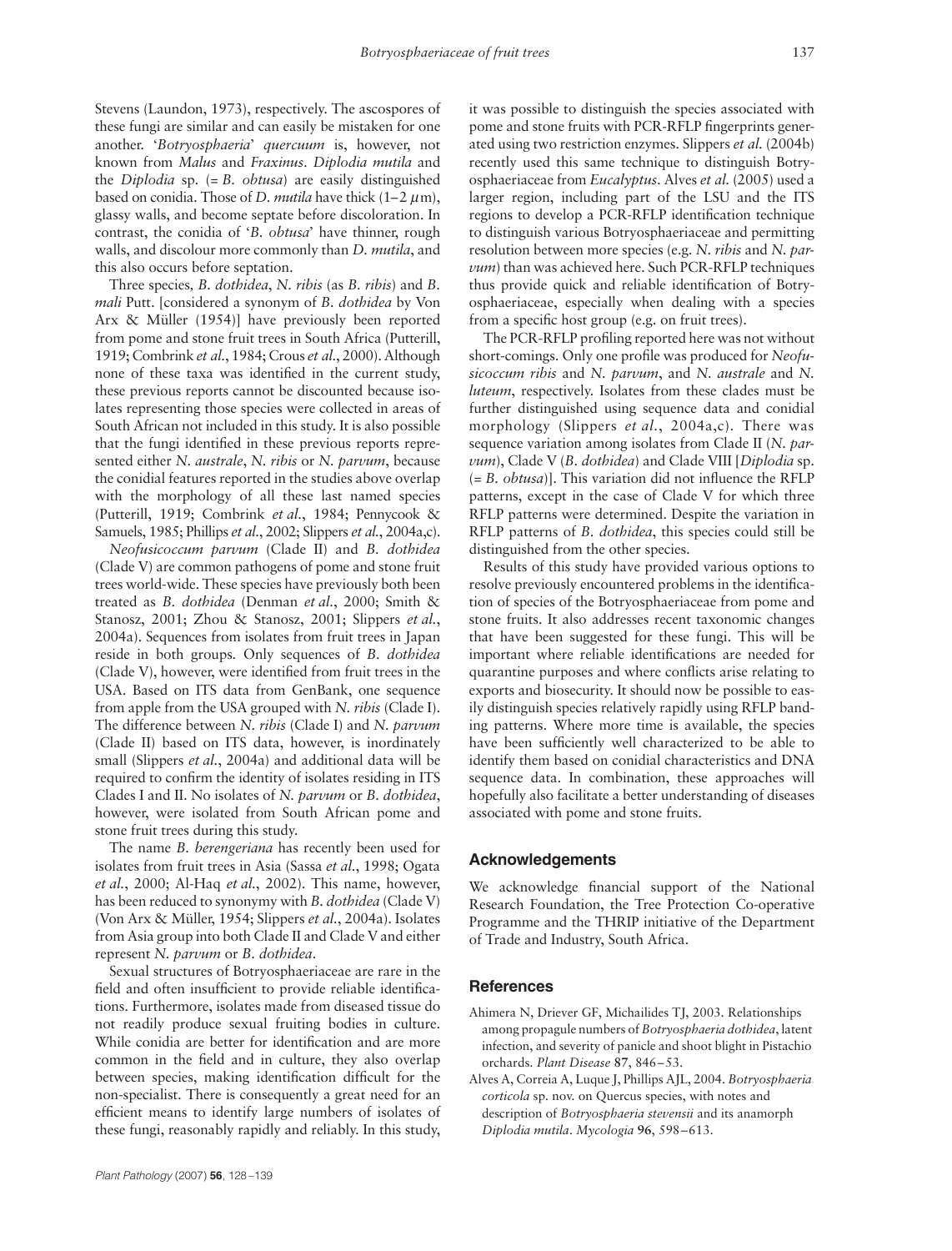- Alves A, Phillips AJL, Henriques I, Correia A, 2005. Evaluation of amplified ribosomal DNA restriction analysis as a method for the identification of *Botryosphaeria* species. *FEMS Microbiology Letters* **245**, 221–9.
- Al-Haq MI, Seo Y, Oshita S, Kawagoe Y, 2002. Disinfection effects of electrolyzed oxidizing on suppressing fruit rot of pear caused by *Botryosphaeria berengeriana*. *Food Research International* **35**, 657–64.
- Arauz LF, Sutton TB, 1989. Temperature and wetness duration requirements for apple infection by *Botryosphaeria obtusa*. *Phytopathology* **79**, 440–4.
- Arauz LF, Sutton TB, 1990a. Effect of interrupted wetness periods on spore germination and apple infection by *Botryosphaeria obtusa*. *Phytopathology* **80**, 1218–20.
- Arauz LF, Sutton TB, 1990b. Protectant and after-infection activity of fungicides against *Botryosphaeria obtusa* on apple. *Plant Disease* **74**, 1029–34.
- Beckman TG, Pusey PL, Bertrand PF, 2003. Impact of fungal gummosis on peach trees. *HortScience* **38**, 1141–43.
- Britton KO, Hendrix FF, 1989. Infection of peach buds by *Botryosphaeria obtusa*. *Plant Disease* **73**, 65–8.
- Britton KO, Hendrix FF, Pusey PL, Okie WR, Reilly CC, Daniell JW, 1990. Evaluating the reaction of peach cultivars to infection by three *Botryosphaeria* species. *HortScience* **25**, 468–70.
- Brown EA, Hendrix FF, 1981. Pathogenicity and histopathology of *Botryosphaeria dothidea* on apple stems. *Plant Disease* **71**, 375–9.
- Brown EA, Britton KO, 1986. *Botryosphaeria* diseases of apple and peach in the Southeastern United States. *Plant Disease* **70**, 480–4.
- Brown-Rytlewski DE, McManus PS, 2000. Virulence of *Botryosphaeria dothidea* and *Botryosphaeria obtusa* on apple and management of stem cankers with fungicides. *Plant Disease* **84**, 1031–7.
- Burgess TI, Barber PA, Hardy GEStJ, 2005. *Botryosphaeria* spp. associated with eucalypts in Western Australia, including the description of *Fusicoccum macroclavatum* sp. nov. *Australasian Plant Pathology* **34**, 557–67.
- Combrink JC, Fourie JF, Grobbelaar CJ, 1984. *Botryosphaeria* spp. on decayed deciduous fruits in South Africa. *Phytophylactica* **16**, 251–3.
- Crous PW, Philips AJL, Baxter AP, 2000. *Phytopathogenic Fungi from South Africa*. Stellenbosch, South Africa: Department of Plant Pathology Press.
- Crous PW, Slippers B, Wingfield MJ, Rheeder J, Marasas WFO, Phillips AJL, Alves A, Burgess T, Barber P, Groenewald JZ, 2006. Phylogenetic lineages in the Botryosphaeriaceae. *Studies in Mycology* **55**, 239–57.
- Denman S, Crous PW, Taylor JE, Kang JC, Pascoe I, Wingfield MJ, 2000. An overview of the taxonomic history of *Botryosphaeria* and a re-evaluation of its anamorphs based on morphology and ITS rDNA phylogeny. *Studies in Mycology* **45**, 129–40.
- Drake CR, 1971. Source and longevity of apple fruit rot inoculum, *Botryosphaeria ribis* and *Physalospora obtusa*, under orchard conditions. *Plant Disease Reporter* **55**,  $122 - 6.$
- Felsenstein J, 1985. Confidence intervals on phylogenetics: an approach using bootstrap. *Evolution* **39**, 783–91.
- Grove WB, 1937. *British Stem-and Leaf-Fungi (Coelomycetes)*. (Vol. II). Cambridge, UK: Cambridge University Press.
- Holmes J, Rich AE, 1969. The control of Black rot cankers on apple trees in New Hampshire. *Plant Disease Reporter* **53**, 315–8.
- Jacobs KA, Rehner SA, 1998. Comparison of cultural and morphological characters and ITS sequences in anamorphs of *Botryosphaeria* and related taxa. *Mycologia* **90**, 601–10.
- Kim KW, Park EW, Kim YH, Ahn K-K, Kim PG, Kim KS, 2001. Latency-and defense-related ultrastructural characteristics of apple fruit infected with *Botryosphaeria dothidea*. *Phytopathology* **91**, 165–72.
- Laundon GF, 1973. *Botryosphaeria obtusa*, *B. stevensii*, and *Otthia spiraeae* in New Zealand. *Transactions of the British Mycological Society* **61**, 369–74.
- McGlohon NE, 1982. *Botryosphaeria dothidea* − where will it stop? *Plant Disease* **66**, 1202–3.
- Ogata T, Sano T, Harada Y, 2000. *Botryosphaeria* spp. isolated from apple and several deciduous fruit trees are divided into three groups based on the production of warts on twigs, size of conidia, and nucleotide sequences of nuclear ribosomal DNA ITS regions. *Mycoscience* **41**, 331–7.
- Palm ME, 1999. Mycology and world trade: a view from the front line. *Mycologia* **91**, 1–12.
- Parker KC, Sutton TB, 1993a. Susceptibility of apple fruit to *Botryosphaeria dothidea* and isolate variation. *Plant Disease* **77**, 385–9.
- Parker KC, Sutton TB, 1993b. Effect of temperature and wetness duration on apple fruit infection and eradicant activity of fungicides against *Botryosphaeria dothidea*. *Plant Disease* **77**, 181–5.
- Pennycook SR, Samuels GJ, 1985. *Botryosphaeria* and *Fusicoccum* species associated with ripe fruit rot of *Actinidia deliciosa* (Kiwifruit) in New Zealand. *Mycotaxon* **24**, 445–58.
- Phillips AJL, Fonseca F, Povoa V, Castilho R, Nolasco G, 2002. A reassessment of the anamorphic fungus *Fusicoccum luteum*  and description of its teleomorph *Botryosphaeria lutea* sp. nov. *Sydowia* **54**, 59–77.
- Proffer TJ, Jones AL, 1989. A new canker disease of apple caused by *Leucostoma cincta* and other fungi associated with cankers on apples in Michigan. *Plant Disease* **73**, 508–14.
- Punithalingam E, Waller JM, 1973. Botryosphaeria obtusa. *CMI Descriptions of Pathogenic Fungi and Bacteria*, No. 394. Kew, UK: Commonwealth Mycological Institute.
- Pusey PL, 1993. Role of *Botryosphaeria* species in peach tree gummosis on the basis of differential isolation from outer and inner bark. *Plant Disease* **77**, 170–4.
- Putterill VA, 1919. A new apple tree canker. *South African Journal of Science* **16**, 258–71.
- Raeder U, Broda P, 1985. Rapid preparation of DNA from filamentous fungi. *Applied Microbiology* **1**, 17–20.
- Saccardo PA, 1884. *Sylloge Fungorum Omnium Hucusque Cognitorum* **3**, 1–860.
- Sassa T, Ishizaki A, Nukina M, Ikeda M, Sugiyama T, 1998. Isolation and identification of new antifungal macrophorins E, F and G as malonyl meroterpenes from *Botryosphaeria berengeriana*. *Bioscience, Biotechnology and Biochemistry* **62**, 2260–2.
- Shear CL, Stevens NE, Wilcox MS, 1925. *Botryosphaeria* and *Physalospora* in the Eastern United States. *Mycologia* **17**, 98–107.
- Shoemaker RA, 1964. Conidial states of some *Botryosphaeria* species on *Vitis* and *Quercus*. *Canadian Journal of Botany* **42**, 1297–301.